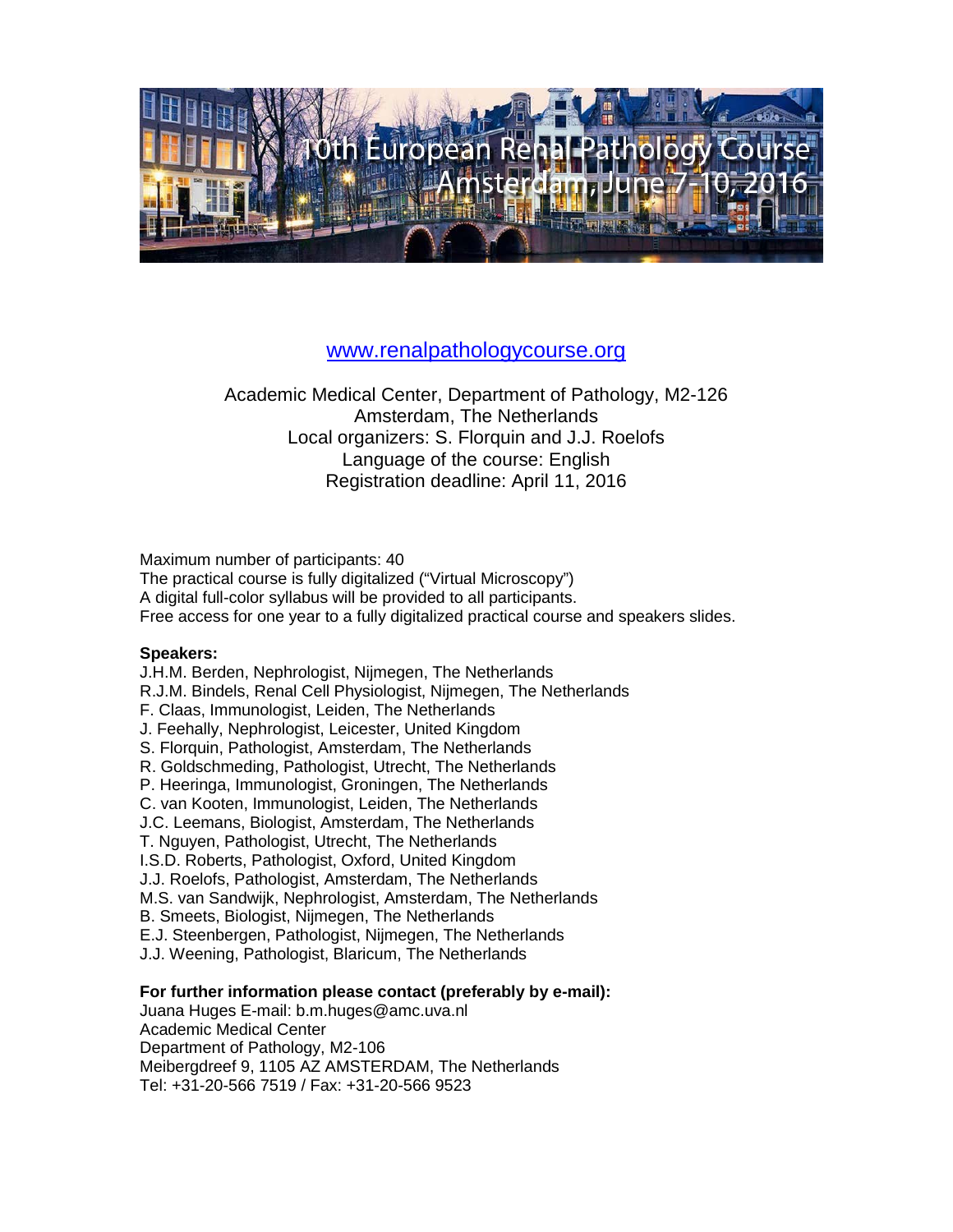### **Course Program Tuesday June 7, 2016**

| Glomerular pathophysiology and systematic analysis of a renal biopsy                                         |
|--------------------------------------------------------------------------------------------------------------|
| J.J. Weening                                                                                                 |
| A trip along the nephron<br>R.J.M. Bindels                                                                   |
| Coffee break                                                                                                 |
| <b>Opening Quiz</b>                                                                                          |
| Syndrome: Clinical aspects of nephrotic syndrome<br>J.H.M. Berden                                            |
| New insights in the pathogenesis of the nephrotic syndrome<br><b>B.</b> Smeets                               |
| Lunch                                                                                                        |
| Pattern: Epithelial cell diseases<br>S. Florquin                                                             |
| <b>Digital slide seminar:</b> Cases associated with nephrotic syndrome<br>S. Florquin                        |
| Tea break                                                                                                    |
| Syndrome: Clinical aspects of hematuria and asymptomatic proteinuria<br>J.H.M. Berden                        |
| Pattern: Mesangioproliferative pattern<br>S. Florquin                                                        |
| Digital slide seminar: Cases associated with hematuria and<br>asymptomatic proteinuria<br><b>S. Florguin</b> |
| Pathogenesis of IgA nephropathy<br>C. van Kooten                                                             |
| <b>Drinks</b>                                                                                                |
| Dinner / Boat trip                                                                                           |
|                                                                                                              |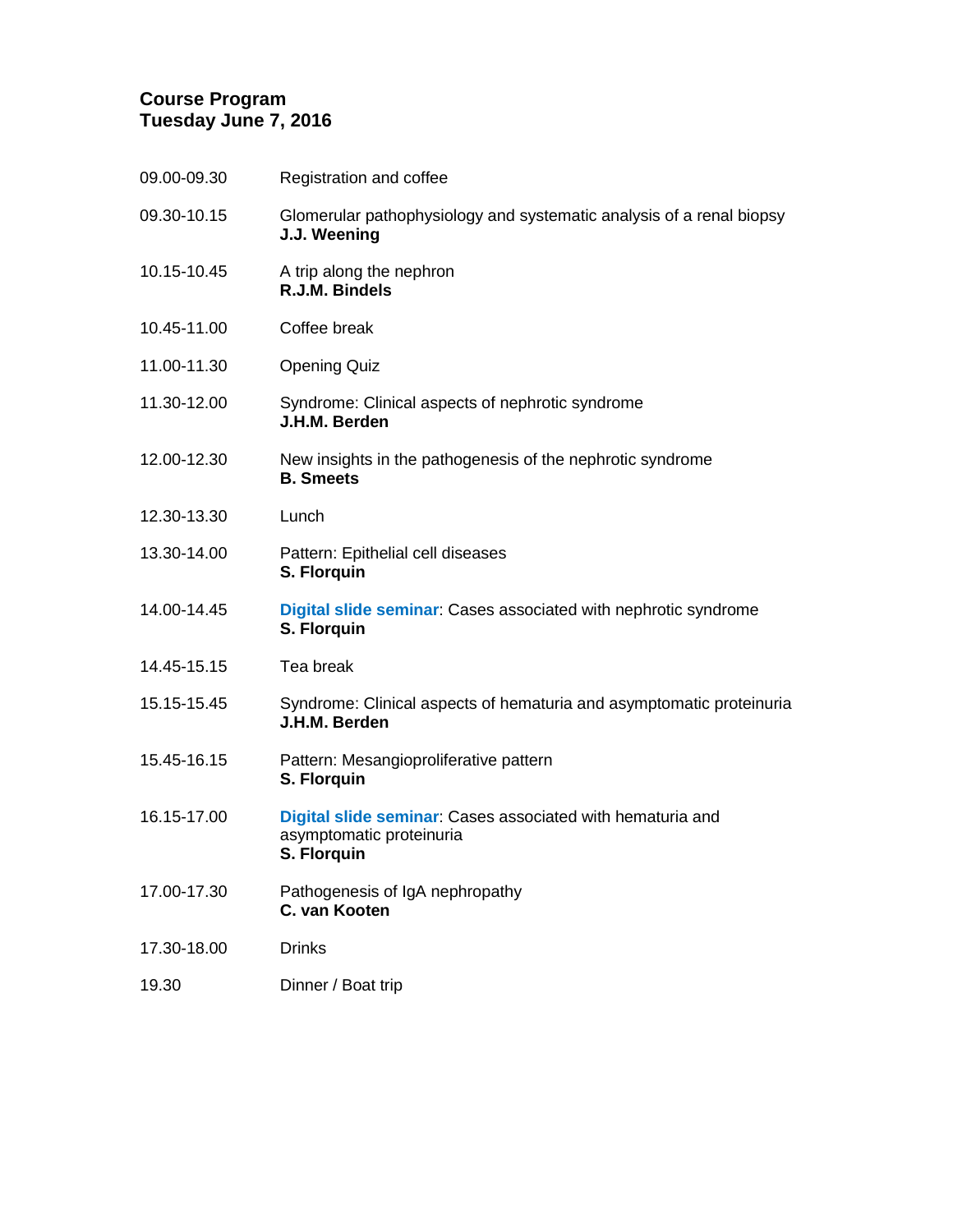# **Wednesday June 8, 2016**

| 09.00-09.45 | Syndrome: Clinical aspects of acute and rapidly progressive<br>glomerulonephritis<br>J. Feehally |
|-------------|--------------------------------------------------------------------------------------------------|
| 09.45-10.15 | Pattern: Exsudative glomerulonephritis and crescentic glomerulonephritis<br>I.S.D. Roberts       |
| 10.15-10.45 | Pattern: Mesangio-capillary glomerulonephritis<br>S. Florquin                                    |
| 10.45-11.00 | Coffee break                                                                                     |
| 11.00-12.00 | Digital slide seminar: Cases associated with nephritic syndrome<br>S. Florquin                   |
| 12.00-12.45 | Syndrome: Clinical aspects of thrombotic microangiopathy<br>J. Feehally                          |
| 12.45-13.15 | Pattern: Thrombotic microangiopathy<br><b>I.S.D. Roberts</b>                                     |
| 13.15-14.00 | Lunch                                                                                            |
| 14.00-14.45 | Syndrome: Clinical aspects of tubulo-interstitial nephritis<br>J. Feehally                       |
| 14.45-15.15 | New insights in small vessel vasculitis<br>P. Heeringa                                           |
| 15.15-16.00 | Digital slide seminar: Thrombotic microangiopathy<br>J.J. Roelofs                                |
| 16.00-16.15 | Tea break                                                                                        |
| 16.15-17.00 | Pattern: Tubulo-interstitial nephritis<br>S. Florquin                                            |
| 17.00-18.00 | Digital slide seminar: Tubulo-interstitial nephritis<br>S. Florquin                              |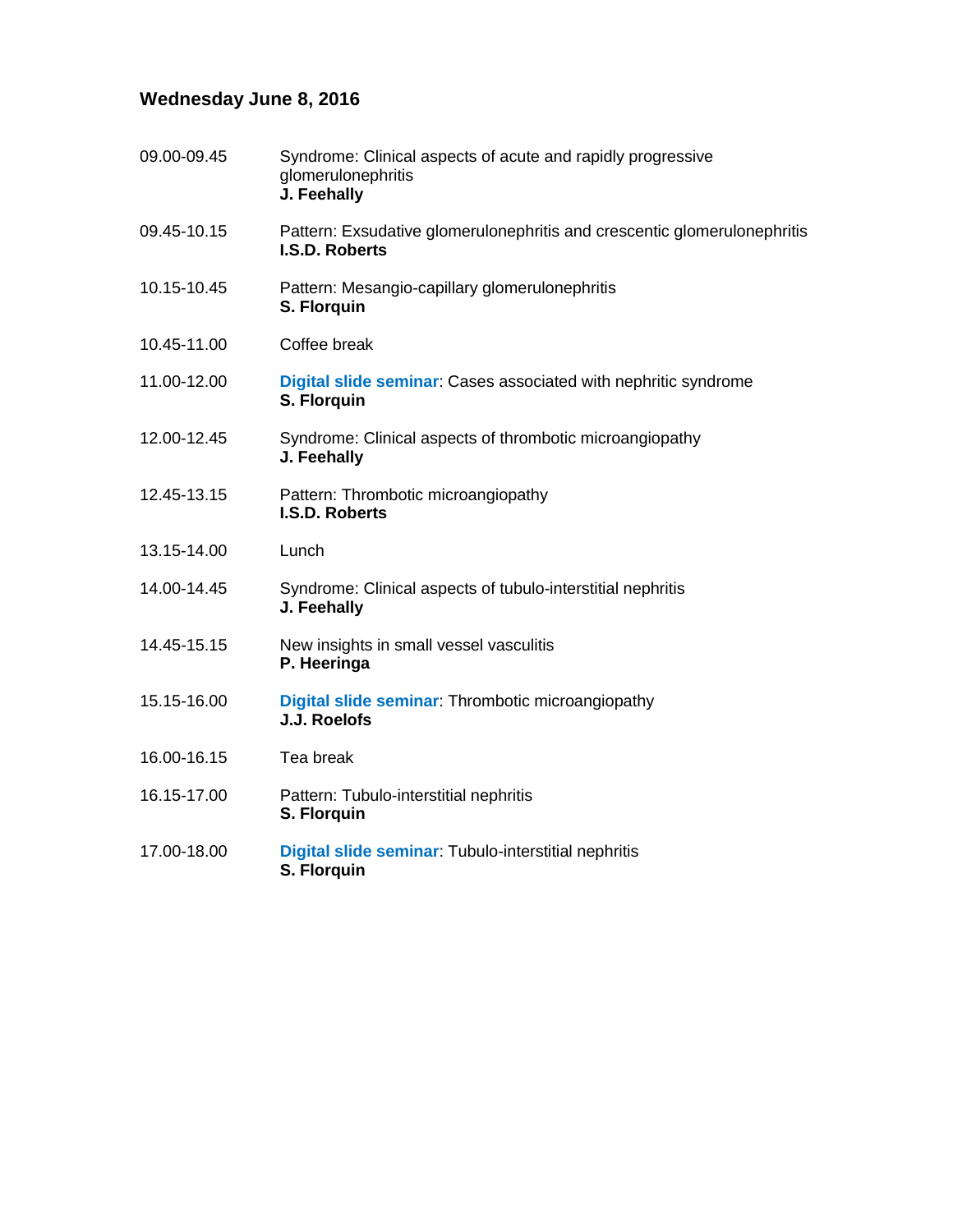# **Thursday June 9, 2016**

| 09.00-09.30 | Summary: syndrome versus pattern<br>E.J. Steenbergen                                                              |
|-------------|-------------------------------------------------------------------------------------------------------------------|
| 09.30-10.00 | Tolls in renal diseases<br>J.C. Leemans                                                                           |
| 10.00-10.45 | Current insights into the pathogenesis of lupus nephritis<br>J.H.M. Berden                                        |
| 10.45-11.00 | Coffee break                                                                                                      |
| 11.00-11.30 | Lupus nephritis: pathology and classification<br>J.J. Roelofs                                                     |
| 11.30-12.15 | Digital slide seminar: lupus nephritis<br>J.J. Roelofs                                                            |
| 12.15-13.15 | Lunch                                                                                                             |
| 13.15-13.45 | Glomerular basement membrane: structure and pathology<br>J.J. Roelofs                                             |
| 13.45-14.15 | Digital slide seminar: Glomerular basement membrane pathology and<br>rare renal diseases<br>J.J. Roelofs          |
| 14.15-15.00 | Patterns: Monoclonal Immunoglobulin Deposit Diseases<br>E.J. Steenbergen                                          |
| 15.00-15.15 | Tea break                                                                                                         |
| 15.15-15.45 | Pathogenesis and pathology of diabetic nephropathy<br>R. Goldschmeding                                            |
| 15.45-16.45 | Digital slide seminar: Monoclonal Immunoglobulin Deposit Diseases<br>and diabetic nephropathy<br>E.J. Steenbergen |
| 16.45-17.15 | Quiz                                                                                                              |